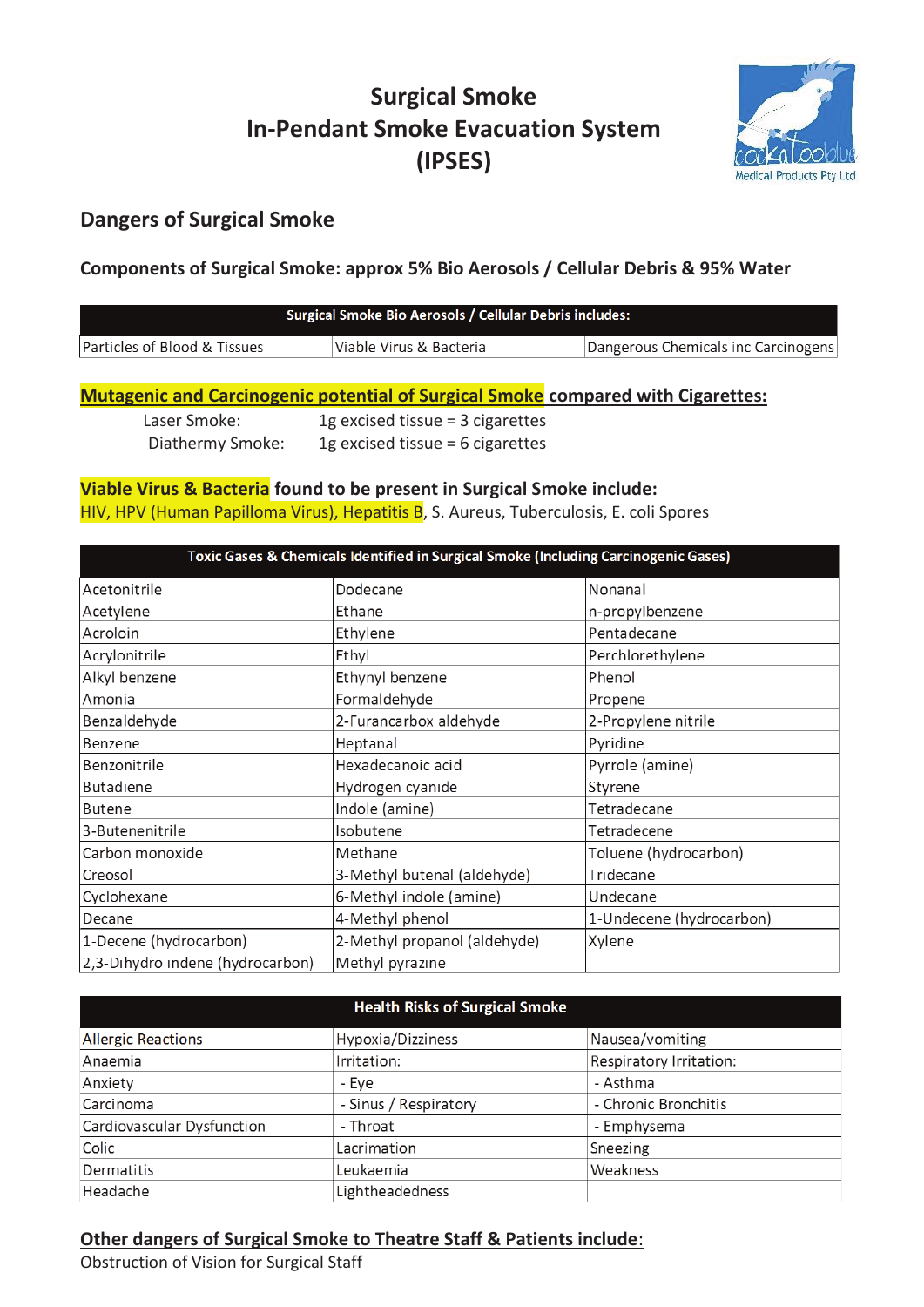# **Surgical Smoke In-Pendant Smoke Evacuation System (IPSES)**



# **Surgical Smoke poses a significant danger to Staff and Patients in the Operating Theatre.**

Because of the inherent risks governing bodies around the world are implementing standards to manage outcomes by removing smoke for the environment.

Generally the intent of these requirements is the management and removal of Surgical Smoke.

Australia: North America Australian Council of O.R. Nurses (ACORN) USA: NIOSH - Hazard Controls No. 11

Australian Standard - AS 16571 Canada: CSA Z305.13-09 Plume Scavenging

Europe

Germany: TRGS 525, 8.1 SURGICAL PLUME England: Control of Substances Hazardous to Health Regulations (COSHH - 2002) Denmark: European directive concerning the min safety & health requirements for the workplace (89/654/EEC)

## **Solutions to the Dangers Posed by Surgical Smoke Exposure**

A dedicated Smoke Evacuator is the most effective way to remove surgical smoke from the OR.

The **Cockatoo Blue In-Pendant Smoke Evacuation Systems (IPSES)** addresses a number of issues that exist with Portable Stand Alone Smoke Evacuators:

### **Silent:**

Built into the pendant IPSES is effectively silent with the Motor/Turbine located in the Plant Room

## **Accessibility:**

No excuses not to use smoke evacuation as the system is always present in the Theatre.

## **Powerful:**

Motor/Turbine offers powerful flow of 1250 litres / minute

## **Safety:**

In accordance with the Australian Standard the IPSES has a Stall Pressure of 100 mmHG. This ensures soft tissue cannot be damaged by occlusion of the suction tip. Portable Systems generally do not have this safety feature.

### **Economy:**

The IPSES generally offered much more cost effective filter option to Stand Alone systems with comparative running cost >50% less.